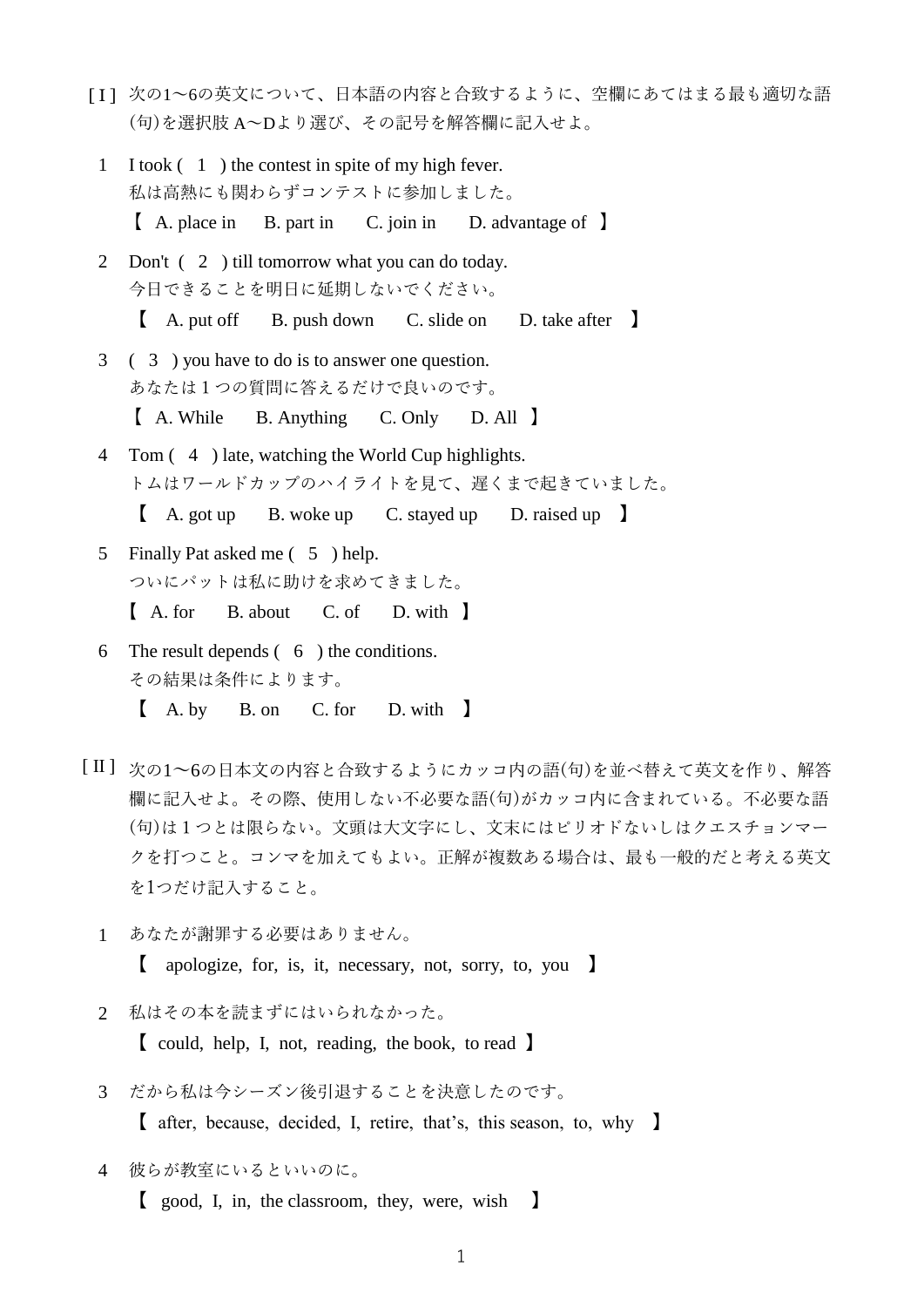- 5 もし彼らが金持ちだったら、彼女は彼らを訪ねるのでしょう。 【 if, rich, she, them, to, they, visit, were, will, would 】
- 6 書き終えたら教えてね。 【 finish, know, let, me, to, when, write, writing, you 】
- [III] 次の文章を読み、後の問いに答えよ。
	- 1 Climate change is threatening the sea ice environment of Emperor penguins. A new study **suggests** that 98 percent of Emperor penguin groups may be pushed **close** to **extinction** (注: 絶 滅) by the year 2100. And about 70 percent of their groups will be in danger [ $\tau$ ] 2050. The United States Fish and Wildlife Service recently **announced** a plan to list the Emperor penguins as threatened under **the Endangered Species Act** (注: 絶滅危惧種法).
	- 2 Stephanie Jenouvrier is a penguin ecologist at the Woods Hole Oceanographic Institution. She said that Emperor penguins need secure sea ice to **reproduce** (注: 繁殖する), to feed and to molt. Molting is the replacement of their old **feathers** with new ones. The new study looked at overall warming developments and the increasing likelihood of extreme weather changes because of global warming. The study noted that extremely low levels of sea ice in 2016 [ $\land$ ] a large reproduction failure of an Emperor penguin group in Antarctica 's Halley Bay. That year, seasonal sea ice broke up before young penguins had time to develop waterproof adult feathers. About 10,000 baby birds **drowned**, Jenouvrier said. The group did not recover afterward.
	- 3 Emperor penguins reproduce only in Antarctica during winter. Temperatures can reach minus 40 degrees Celsius, and wind speeds can reach 144 kilometers per hour. The penguins survive by gathering in groups of several thousand birds. But they cannot survive  $[\forall]$  enough sea ice. Sarah Uhlemann is international program director at the nonprofit Center for Biological Diversity. She said, "These penguins are hard hit by the  $\lceil \pm \rceil$ , and the U.S. government is finally recognizing that threat." The U.S. government has listed other species outside the country as threatened, including the polar bear. Polar bears live in Arctic areas and are also threatened by climate change and sea ice loss.
	- 4 Emperor penguins are the world's largest penguins. There are (1)**currently** between 625,000 and 650,000 of them worldwide. Placing Emperor penguins on the threatened list (2)**provides** protections, such as a (3)**ban** against importing them for  $\lceil \pi \rceil$  purposes. Possible effects on the penguins must also be studied by U.S. sea fisheries currently operating in Antarctica.
	- 5 Martha Williams is principal deputy director of the U.S. Fish and Wildlife Service. She said climate change (4)**affects** many animal species around the world. She added, "The decisions made by policymakers today and during (5)**the next few decades** will determine the fate of the Emperor penguin."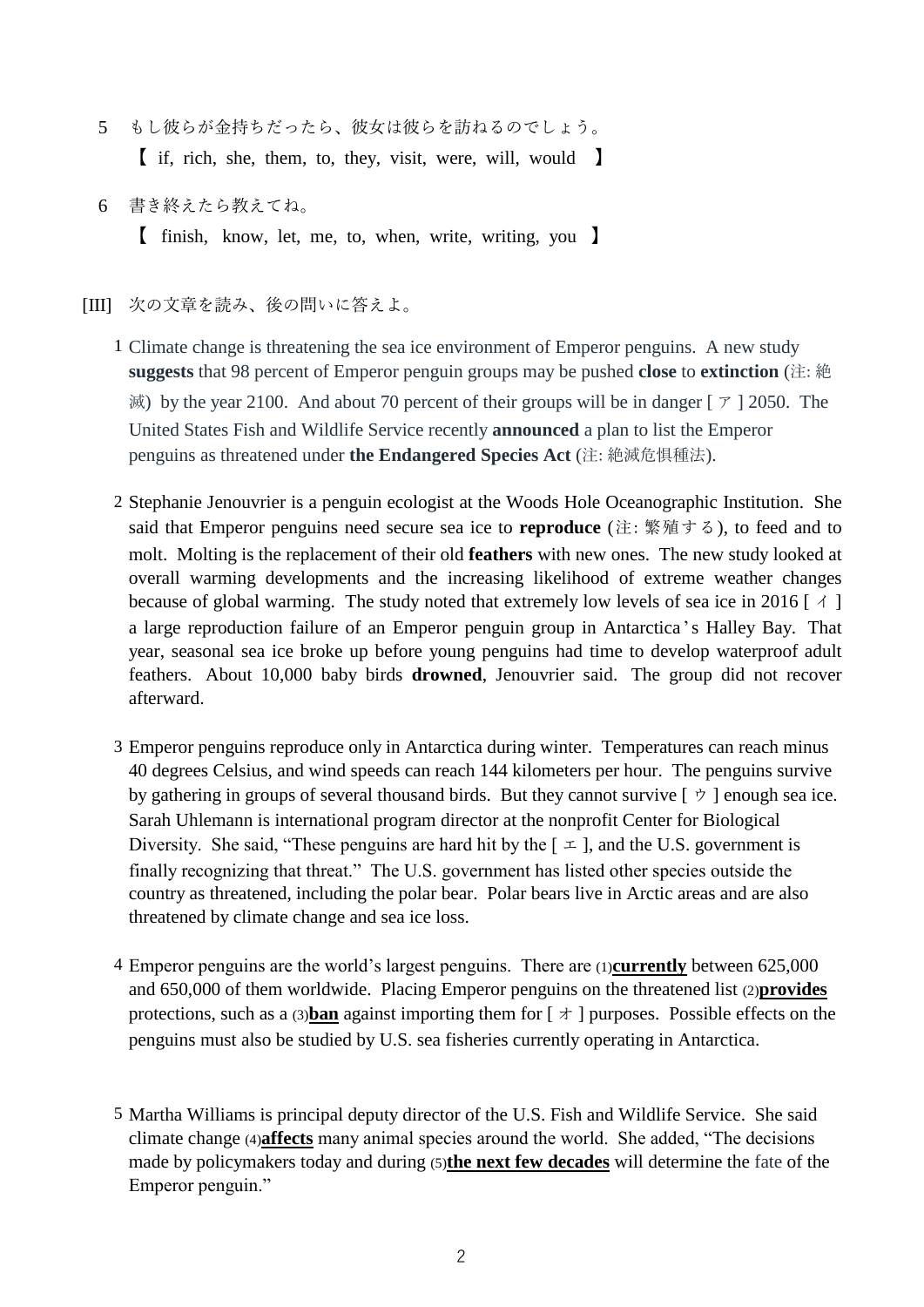*Based on Melting Ice Threatens Emperor Penguin Environment, VOA https://learningenglish.voanews.com/a/melting-icethreatens-emperor-penguin-environment/5992022.html*

- 1 本文で使われた下記の語について、下線部の発音が同じものをそれぞれA~Dより選び、その 記号を解答欄に記入せよ。
	- 1. sug**ge**sts (第1段落2行目) A. **ge**nderB. **guest** C. bi**gge**st D. a**ga**in 2. clo**se** (第1段落2行目) A. cau**se** B. supri**se** C. mi**ss** D. ama**ze** 3. a**nnou**nced (第1段落4行目) A. k**now**n B. **no** C. e**nou**gh D. **now** 4. **fea**thers (第2段落3行目) A. e**ffe**ct B. **fea**ture C. **fee**d D. **fea**r 5. d**row**ned (第2段落8行目) A. d**raw**n B. b**row**n C.th**row**n D. a**rrow**
- 2 本文中の下線部(1)~(5)の語(句)について、本文中での意味として最も適切なものをそれぞれ A~Dより選び、その記号を解答欄に記入せよ。
	- (1) currently
		- A. approximately or roughly
		- B. usually or normally
		- C. probably or possibly
		- D. now or at the present time

(2) provide(s)

- A. to require or ask for something
- B. to lack or lose something
- C. to give or offer something
- D. to propose or suggest something

(3) ban

- A. big explosion or excitement
- B. prohibition or an official order to stop
- C. strong anger or severe criticism
- D. demonstration of power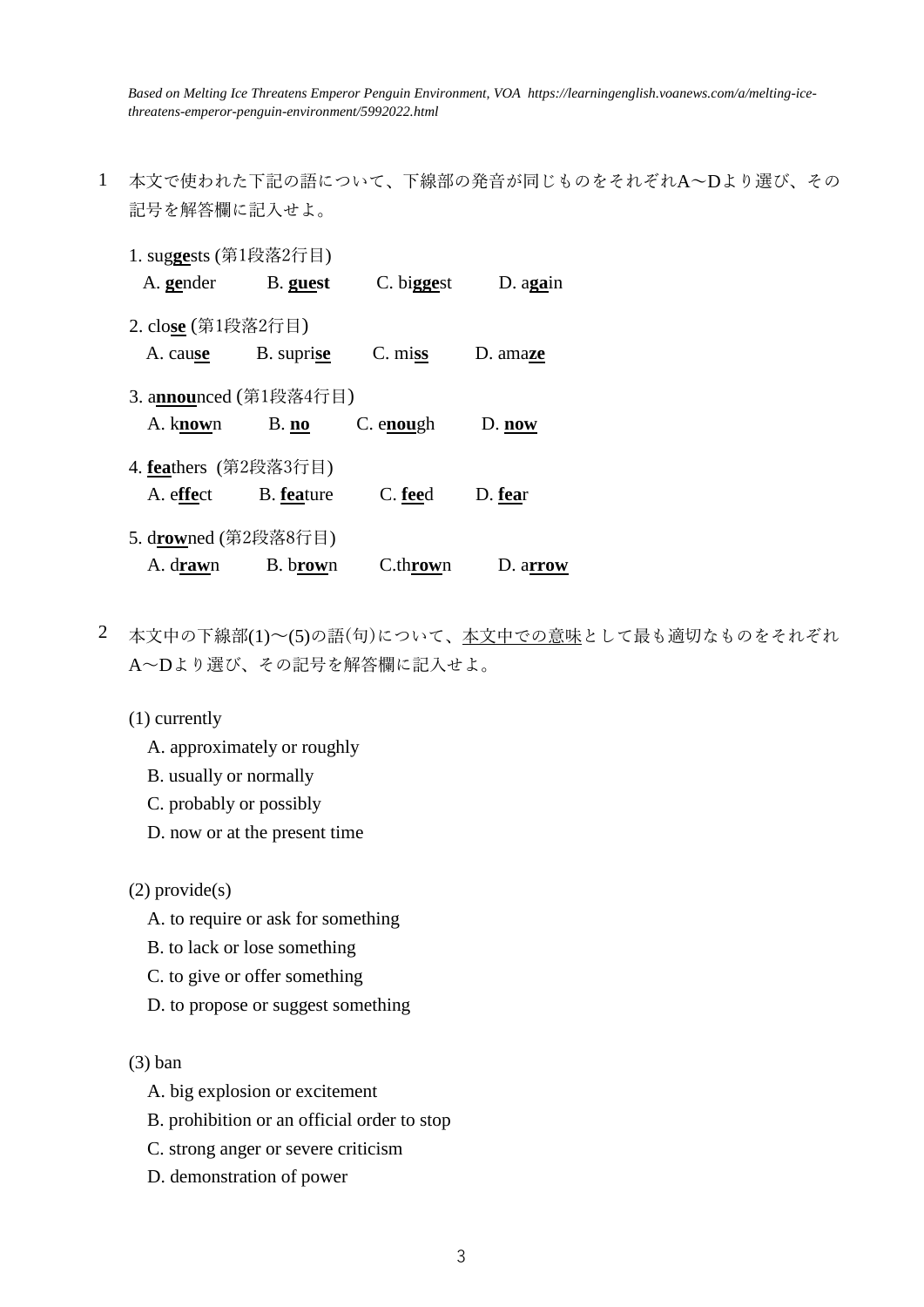$(4)$  affect $(s)$ 

- A. to assist or support something
- B. to revise or renew something
- C. to improve or correct something
- D. to have a negative effect on something
- (5) the next few decades
	- A. twenty or thirty years to come
	- B. two or three years to come
	- C. hardly any years in the future
	- D. at any time in the future
- 3 本文中の空欄 [ ア ]~[ オ ]に入る文脈上最も適切な語(句)をそれぞれA~Dより選び、その 記号を解答欄に記入せよ。

| $\lceil \mathcal{T} \rceil$ A. until | B. by         | C. still          | D. for               |
|--------------------------------------|---------------|-------------------|----------------------|
| $\lceil \bigwedge$   A. happened     | B. followed   | C. was caused by  | D. led to            |
| [ウ] A. without                       | B. with       | C. because of     | D. under             |
| $\lceil \pm \rceil$ A. hunters       | B. fishing    | C. climate crisis | D. large sea animals |
| $\lceil \nmid \tau \rceil$ A. rescue | B. protective | C. business       | D. environmental     |

- 4 次の(1)~(5)の文章が、本文の内容と合致していれば〇、合致していなければ×を解答欄に 記入せよ。×の場合は合致しない箇所に必ず下線を引くこと。
	- (1) In 2016 an Emperor penguin group was badly affected by the lack of sea ice, and it took long for them to recover afterward.
	- (2) Emperor penguins reproduce in Antarctica during winter, but some of them also live in Arctic areas.
	- (3) According to Sarah Uhlemann, climate change affects penguins badly, but the U.S. government has not recognized that threat.
	- (4) Not only Emperor penguins but also polar bears in Antarctica are threatened by climate change and ice loss.
	- (5) Some Emperor penguins have been captured and exported.